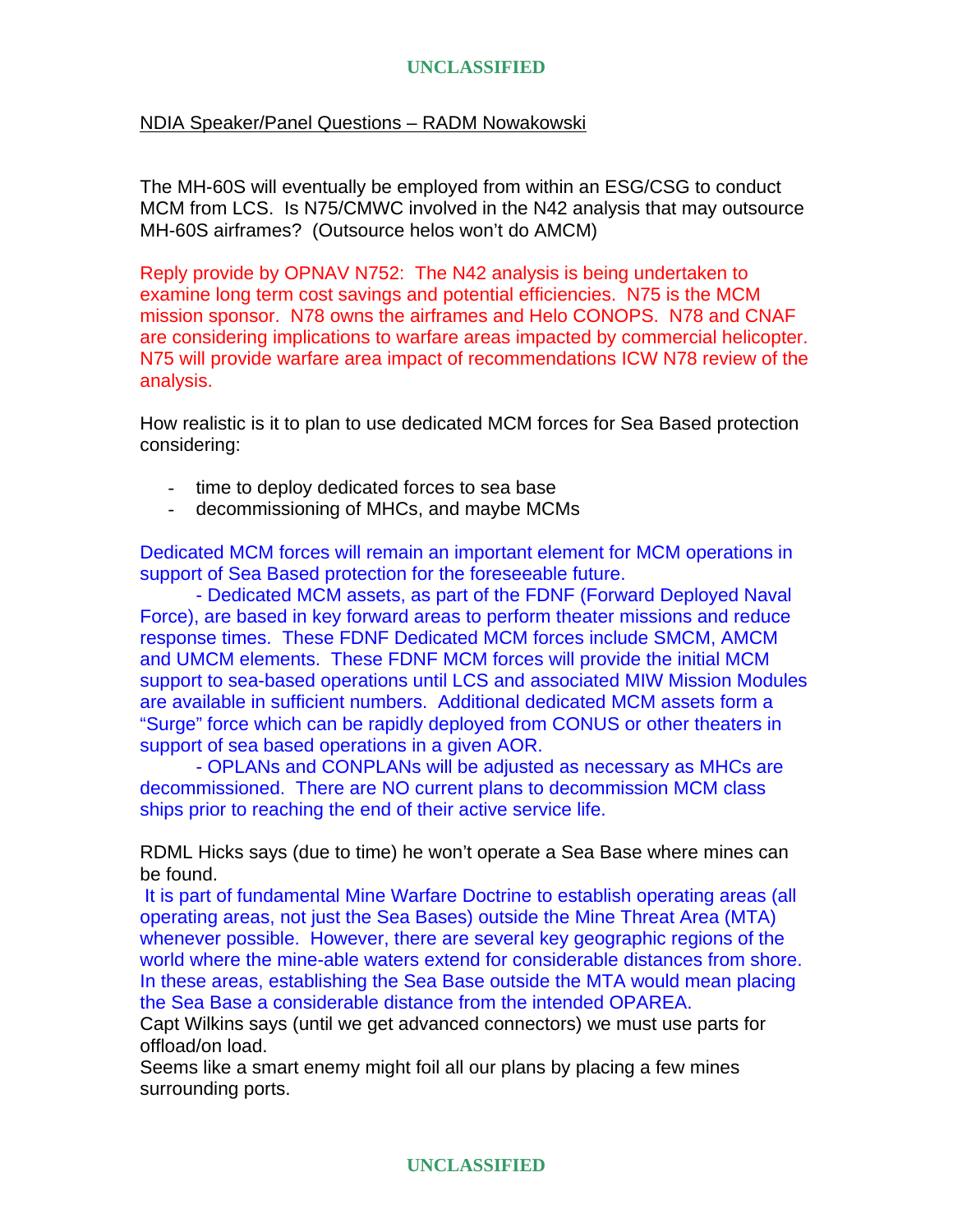#### **UNCLASSIFIED**

Doesn't sound much like Maritime Dominance. Request your thoughts.

Protective Minefields placed around key ports and facilities have been a feature of Naval Mine Warfare from the inception of the naval mine. History is replete with the use of mines in this role; a few relevant examples include Confederate Navy use of mines to protect southern ports during the US Civil War, North Korean mining of Wonson Harbor approaches during the Korean War, and US mining of Haiphong Harbor during the Viet Nam war. Unless all supplies will be airlifted into forces on land, lanes for JLOTS or q-routes into ports will have to be cleared of mines to allow surface traffic transit for re-supply.

LCS is almost completely reliant on offboard sensors (UUVs, USVs, etc) to support MCM efforts. However, most "real" world scenarios (e.g. Korea, Taiwan, Central AG) are in diverse environments (high currents, high burial turbidity) where these offboard sensors will be rendered "ineffective".

Have we soldout our dedicated "persistent" MCM force to a untested LCS "concept" that will be unable to perform in these operational environments?

COMINEWARCOM is committed to ensuring new OMCM systems can perform in projected operating environments before existing MCM systems are removed from the inventory. For this reason, we are supporting a FLEX for the MH-53E helicopter to extend its service life and we are also pushing to ensure LCS and associated MIW Mission Modules are fully evaluated before a decision is made on replacing/retiring the MCM 1 class ships (decision due in 2012).

The CNO has set up several task forces: TF EXCEL for education & training, TFSIM for simulation & modeling, and TF ASW for antisubmarine warfare. Given that the undersea battlespace is a key challenge to protection of the Sea Base, why not expand TF ASW focused on subs, to TF USW, focused on the totality of the undersea threats rather than today's stove-pipe approach?

CMWC is actively supporting several initiatives linking MIW to other aspects of USW. We are supporting a Sea Trial project aimed at collaborative ASW/MIW C2, we are collaborating on mutual environmental data collection and dissemination and we are collaborating on CONOPS development with the submarine community. We are also actively involved in the development of concepts for undersea surveillance and detection systems for both ASW and MIW.

We understand with your help, the CNO has approved implementing six SWO Specialties to include Mine Warfare and ASW. Could you outline this new SWO career program and how it will help Mine Warfare.

This new SWO specialization career path program offers an exciting win-win opportunity for surface warfare officers and the navy. It's a win for the officers,

#### **UNCLASSIFIED**